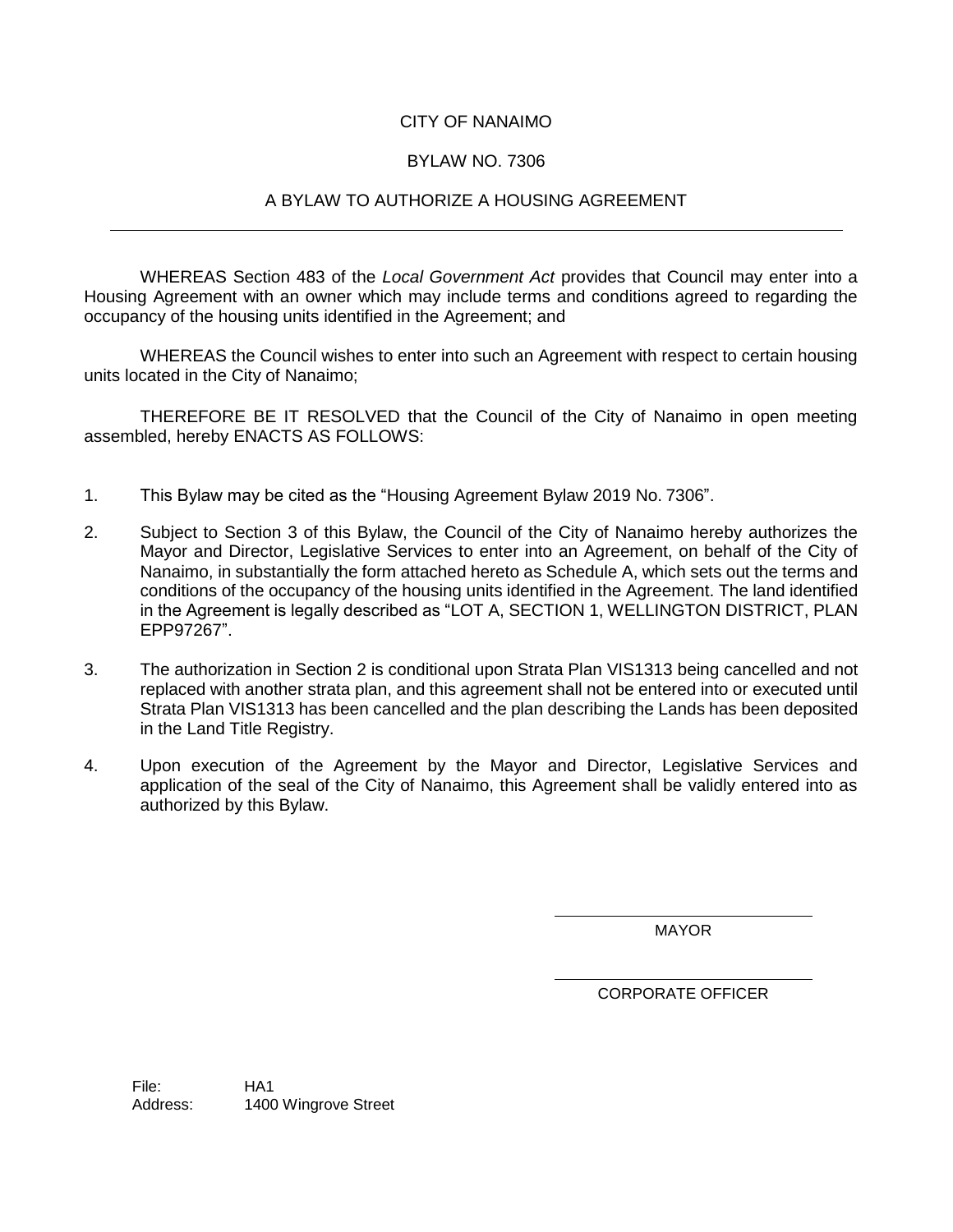# **SCHEDULE A**

# **HOUSING AGREEMENT AND SECTION 219 COVENANT**

**THIS AGREEMENT** is made the \_\_\_\_ day of \_\_\_\_\_\_\_\_\_, 2019.

BETWEEN:

## **CITY OF NANAIMO**

455 Wallace Street Nanaimo, BC V9R 5J6

(the **"Transferee")**

OF THE FIRST PART

AND:

## **AMRIKKO'S INDIAN GRILL LTD.**

(Inc. No. BC0668953)

78 A Ave Delta BC V4C 1P5

(the **"Transferor")**

OF THE SECOND PART

## **WHEREAS**

- A. Under section 483 of the *Local Government Act,* the Transferee may, by bylaw, enter into a Housing Agreement with an owner regarding the occupancy of the housing units identified in the agreement, including but not limited to terms and conditions referred to in section 483(2) of the *Local Government Act;*
- B. Section 219 of the *Land Title Act* permits the registration of a covenant of a negative or positive nature in favour of the Transferee in respect of the use of land or construction on land;
- C. The Transferor is the registered owner in fee simple of the Land as defined in this Agreement;
- D. The Transferor intends to construct a mixed use development on the Land, and wishes to secure higher density for the development by providing rental housing pursuant to Schedule "D" of the Zoning Bylaw;
- E. The Transferee and the Transferor wish to enter into this Agreement as a housing agreement pursuant to section 483 of the *Local Government Act,* and a covenant under Section 219 of the *Land Title Act* to secure the agreement of the Transferor that certain dwelling units to be constructed on the Land shall not be sold independently for a period of ten (10) years.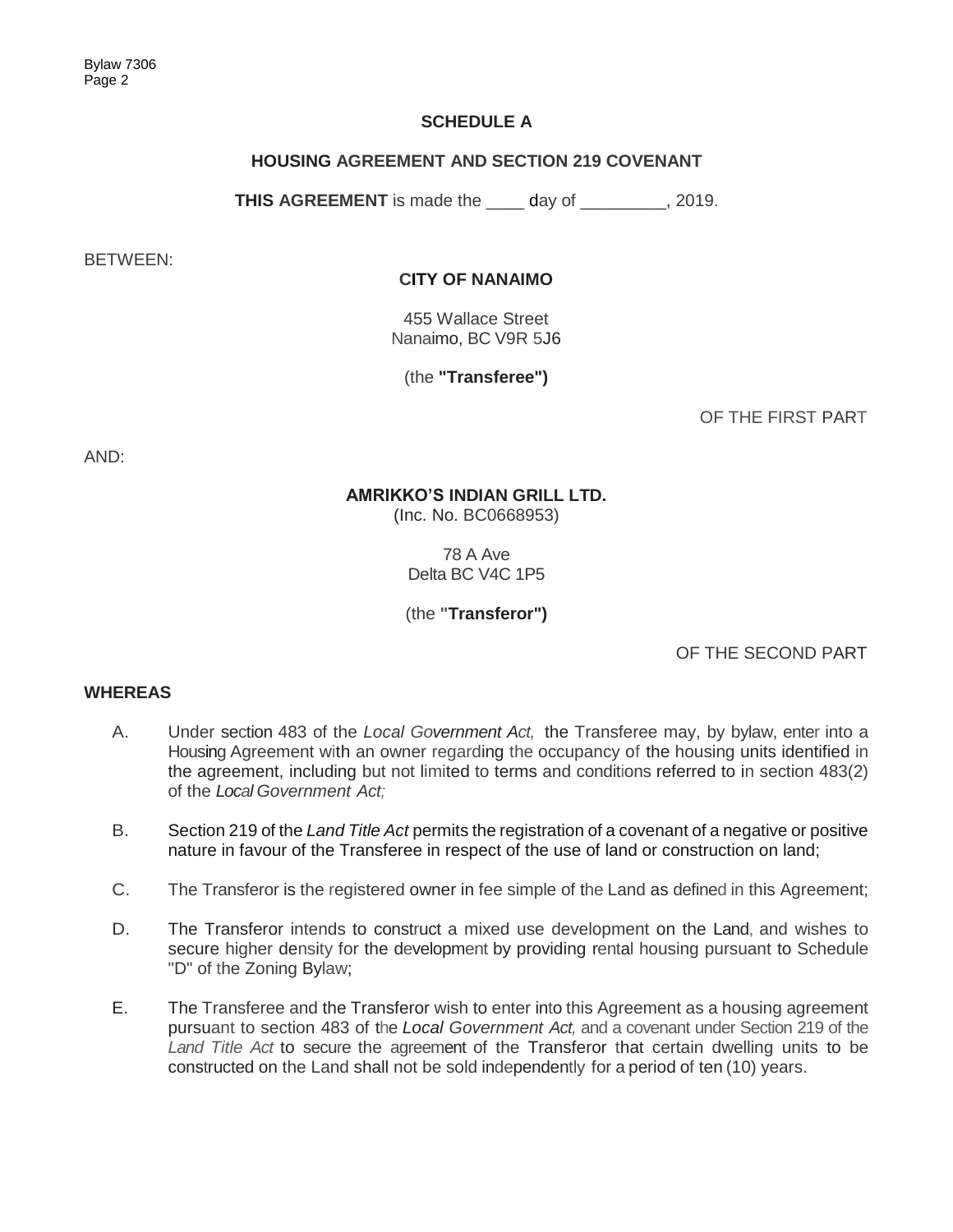**NOW THIS AGREEMENT WITNESSES** that pursuant to section 483 of the *Local Government Act* and section 219 of the *Land Title Act*, and in consideration of the premises and covenants contained in this Agreement, the parties agree each with the other as follows:

## **1.0 Definitions**

**1.1** In thisAgreement

**"Agreement"** means this agreement*,* including its recitals;

**"Dwelling Unit**" has the same meaning as provided in the Zoning Bylaw;

**"Final Occupancy Date"** means the date upon which the entirety of the New Building has been approved for occupancy by thebuilding inspector for theCity of Nanaimo;

**"Land"** means that parcel of land legally described as Lot A, Section 2, Wellington District, Plan EPP97267;

**"New Building"** means the 12-unit residential and 4-unit commercial building to be constructed on the Land.

"**Transferor**" includes aperson which acquires an interest in the Land, or any part of it and is thereby bound by this Agreement;

**"Subdivision"** means the division of land into two (2) or more parcels whether by plan, apt descriptive words or otherwise, and includes subdivision under the *Strata Property Act* and the creation, conversion, organization or development of "cooperative units" or "shared interests in land" as defined in the *Real Estate Development Marketing Act;* and **''Subdivide"** has the corresponding meaning;

**"Zoning Bylaw"** means City of Nanaimo Zoning Bylaw 2011 No. 4500, as amended from time to time, and any enactment that may replace it.

## **2.0 Dwelling Units Not to Be Independently Sold**

- **2.1** The Transferor covenants and agrees with the Transferee that it shall not use or permit the use of the Lands or any building on the Lands for any purpose, construct any building on the Lands or subdivide the Lands except in strict accordance with this Agreement.
- **2.2** The Transferor covenants and agrees that for a period of not less than ten (10) years following the Final Occupancy Date, at least fifty percent (50%) of the Dwelling Units in the NewBuilding must notbesold or otherwise transferred separately from one another.

## **3.0 Reporting**

**3.1** The Transferor covenants and agrees to provide to the Transferee's General Manager, Development Services, on February 1 of each year following the execution of this Agreement and on February 1 of each following year up to and including ten (10) years following the Final Occupancy Date, a report in writing confirming compliance with the provisions of this Agreement including without limitation section 2.2.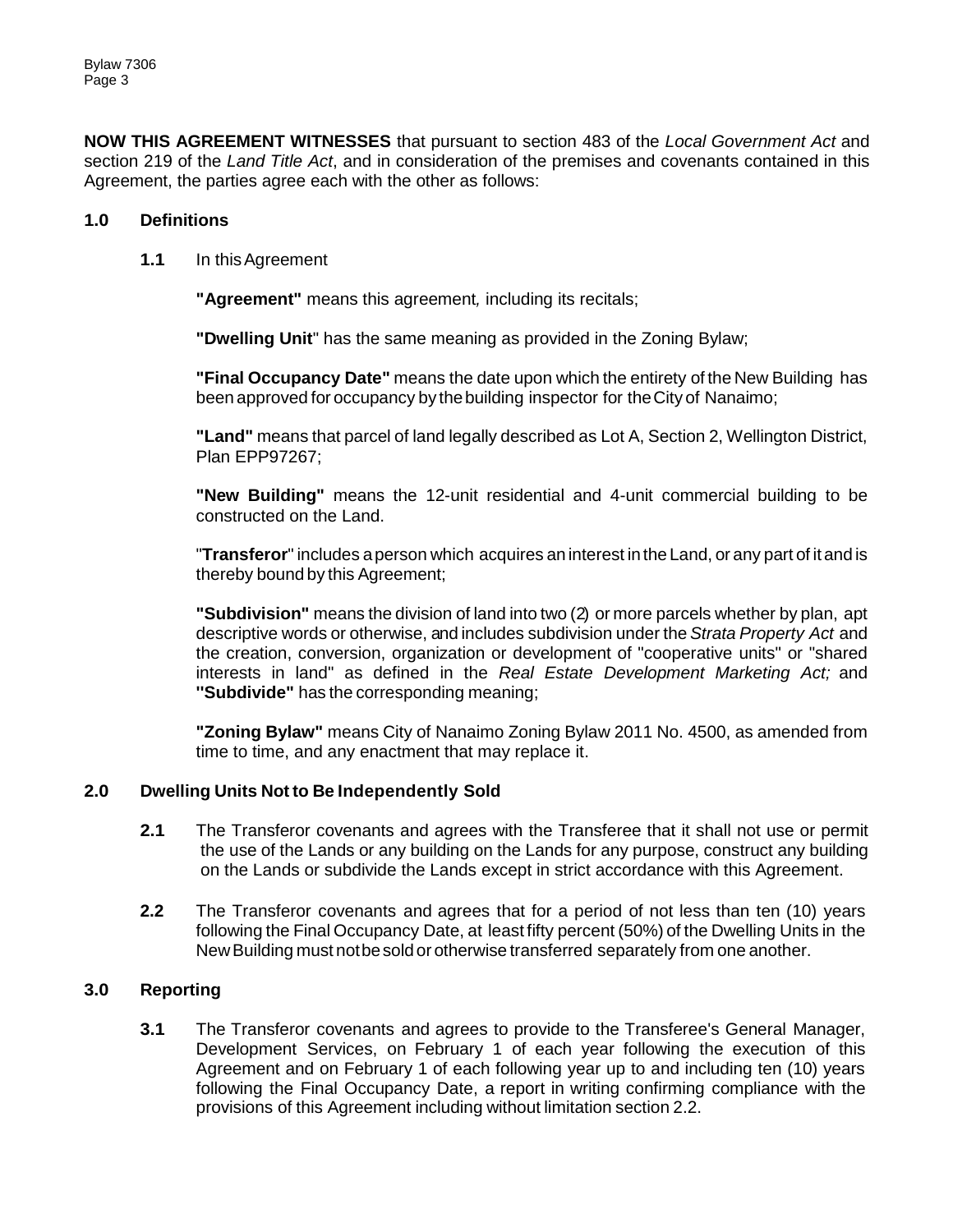**3.2** The Transferor hereby irrevocably authorizes the Transferee to make such inquiries as it considers necessary in order to confirm that the Transferor is complying with this Agreement.

## **4.0 Notice to be Registered in Land Title Office**

- **4.1** Notice of this Agreement (the "Notice'') will be registered in the Land Title Office by the Transferee at the cost of the Transferor in accordance with section 483(5) of the *LocalGovernment Act,* and this Agreement is binding on the parties to this Agreement as well as all persons who acquire aninterest intheLand afterregistration oftheNotice.
- **4.2** Further, the restrictions and covenants herein contained shall be covenants running with the Land and shall be perpetual, and shall continue to bind all of the Land when subdivided, and shall be registered in the Victoria Land Title Office pursuant to section 219 of the *Land Title Act* as covenants in favour of the Transferee as a first charge against the Land.
- **4.3** On the expiry of the ten-year period following the Final Occupancy Date, the Transferor may require the Transferee to execute and deliver to the Transferor a release in registrable form of this Agreement.

## **5.0 General Provisions**

#### Notice

- **5.1** If sent as follows, notice under this Agreement is considered to be received
	- (a) seventy-two (72) hours after the time of its mailing (by registered mail) or faxing, and
	- (b) on the date of delivery if hand-delivered, to the Transferee:

City of Nanaimo 455 Wallace Street Nanaimo, BC V9R 5J6 Attention: General Manager, Development Services

to the Transferor:

Amrikko's Indian Grill Ltd. 78 A Ave Delta, BC V4C 1P5

If a party identifies alternate contact information in writing to another party, notice is to be given to that alternate address.

If normal mail service or facsimile service is interrupted by strike, work slow-down, force majeure, or other cause,

(a) notice sent by the impaired service is considered tobe received on the date of actual receipt, and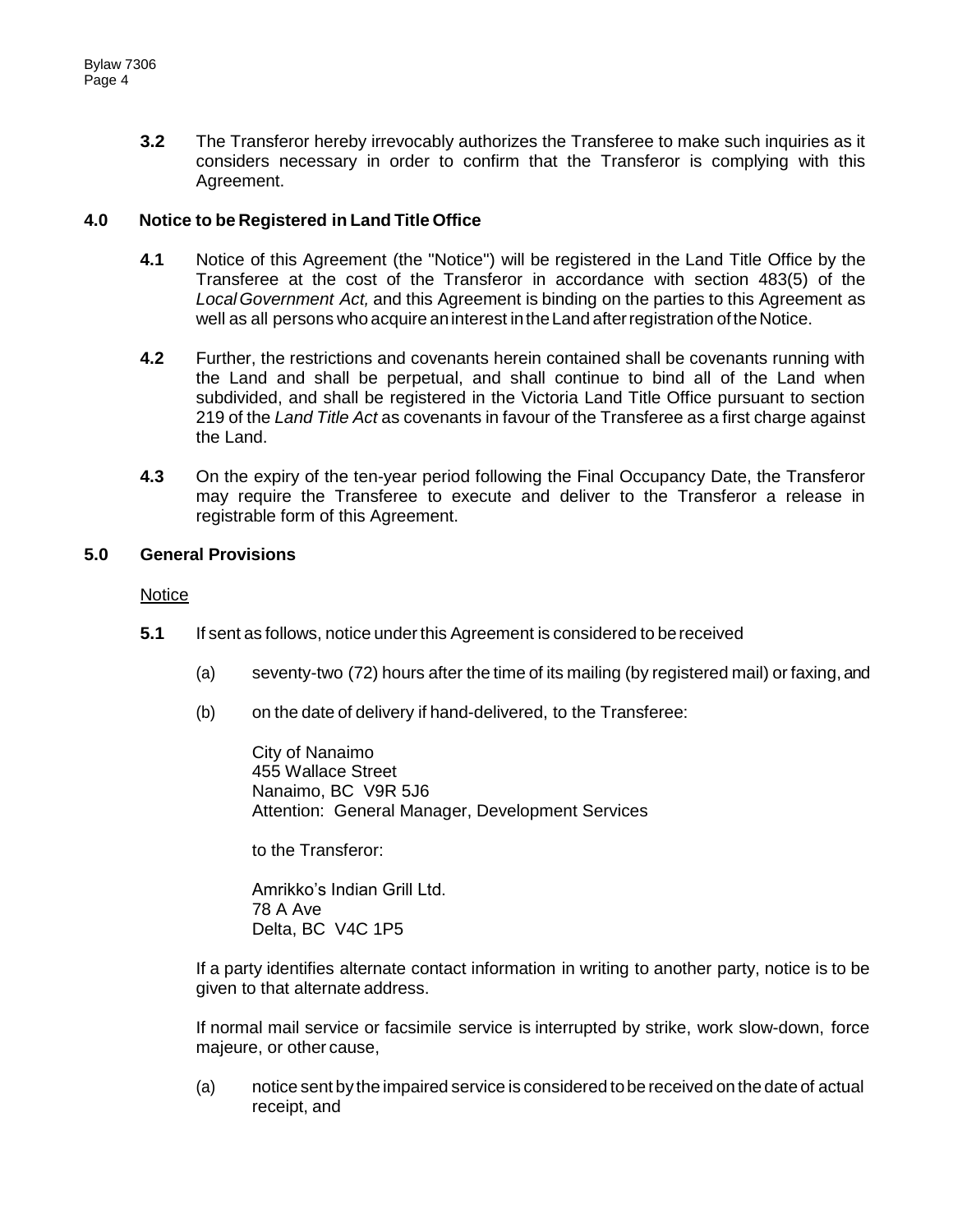(b) thesendingpartymustuseitsbesteffortstoensurepromptreceiptofanoticeby using other uninterrupted services, or by hand delivering the notice.

## Indemnity and Release

- **5.2** The Transferor agrees to indemnify and save harmless the Transferee and each of its elected and appointed officials, employees and agents, of and from all claims, demands, actions, damages, costs and liabilities that all or any of them are, will, or may be liable for, suffer, incur, or be put to by reason of, or arising out of the failure of the Transferor to comply with the terms of this Agreement.
- **5.3** The Transferor hereby releases and forever discharges the Transferee and each of its elected and appointed officials, employees and agents, of and from any and all claims, demands, actions, damages, economic loss, costs, and liabilities that the Transferor now has or may have with respect to, or by reason of, or arising out of the fact that the Lands are encumbered by this Agreement.

## Time

**5.4** Time is of the essence of this Agreement.

## **Binding Effect**

**5.5** This Agreement will enure to the benefit of and be binding upon the parties hereto and their respective heirs, administrators, executors, successors, and permitted assignees.

#### Equitable Remedies

**5.6** The Transferor acknowledges and agrees that damages would be an inadequate remedy for the Transferee for breach of this Agreement and that the public interest strongly favours specific performance, injunctive relief (mandatory or otherwise), or other equitable relief, as the only adequate remedy for a default under this Agreement.

#### Waiver

- **5.7** The waiver by a party of any failure on the part of the other party to perform in accordance with any of the terms or conditions of this Agreement is not to be construed as a waiver of any future or continuing failure, whether similar ordissimilar.
- **5.8** The enforcement of this Agreement shall be entirely within the discretion of the Transferee and the execution and registration of the Agreement against title to the Land shall not be interpreted as creating any duty on the part of the Transferee to the Transferor or to any other person to enforce any provision of the breach of any provision of this Agreement.

#### **Headings**

**5.9** The headings in this Agreement are inserted for convenience and reference only and in no way define, limit or enlarge the scope or meaning of this Agreement or any provision of it.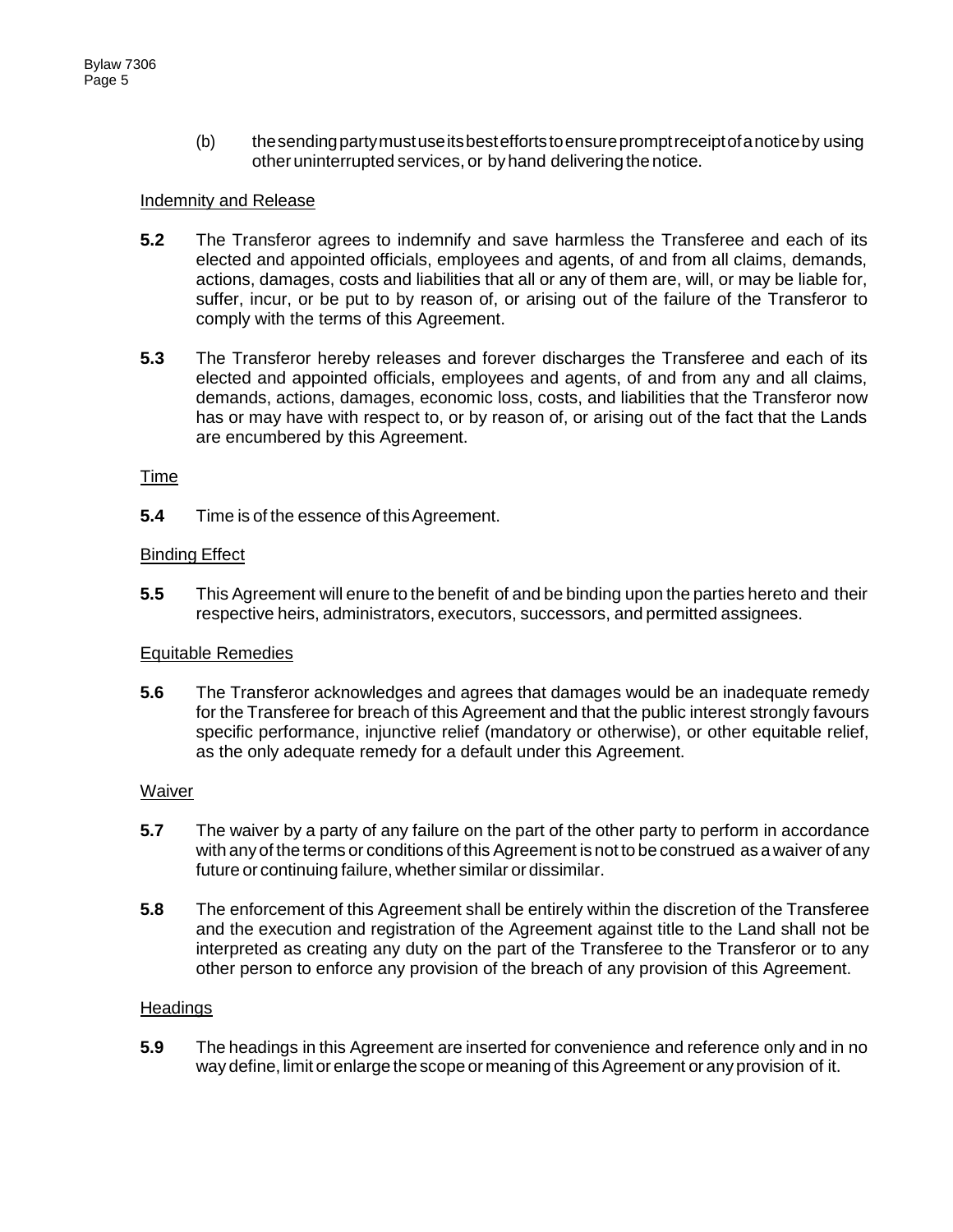## Language

**5.10** Wherever the singular, masculine and neuter are used throughout this Agreement, the same is to be construed as meaning the plural or the feminine or the body corporate or politic as the context so requires.

#### Cumulative Remedies

**5.11** No remedy under this Agreement is to be deemed exclusive but will, where possible, be cumulative with all other remedies at law or in equity.

## Entire Agreement

**5.12** This Agreement when executed will set forth the entire agreement and understanding of the parties as at the date it is made.

## No Derogation from Statutory Authority

- **5.13** Nothing in this Agreement shall:
	- (a) Limit, impair, fetter or derogate from the statutory powers of the Transferee all of which powers may be exercised by the Transferee from time to time and at any time to the fullest extent that the Transferee is enabled and no permissive bylaw enacted by the Transferee, or permit, licence or approval granted, made or issued thereunder shall estop, limit, or impair the Transferee from relying upon and enforcing this Agreement; or
	- (b) Relieve the Transferor from complying with any enactment, including the Transferee's bylaws, or any obligation of the Transferor under any other agreement with the Transferee.

#### **Further Assurances**

**5.14** Each of the parties will do, execute, and deliver, or cause to be done, executed, and delivered all such further acts, documents and things as may be reasonably required from time to time to give effect to this Agreement.

#### Amendment

**5.15** This Agreement may be amended from time to time upon terms and conditions acceptable to the parties.

#### Law Applicable

**5.16** This Agreement is to be construed in accordance with and governed by the laws applicable in the Province of British Columbia.

#### **Priority**

**5.17** At the Transferor's expense, the Transferor must do everything necessary to secure